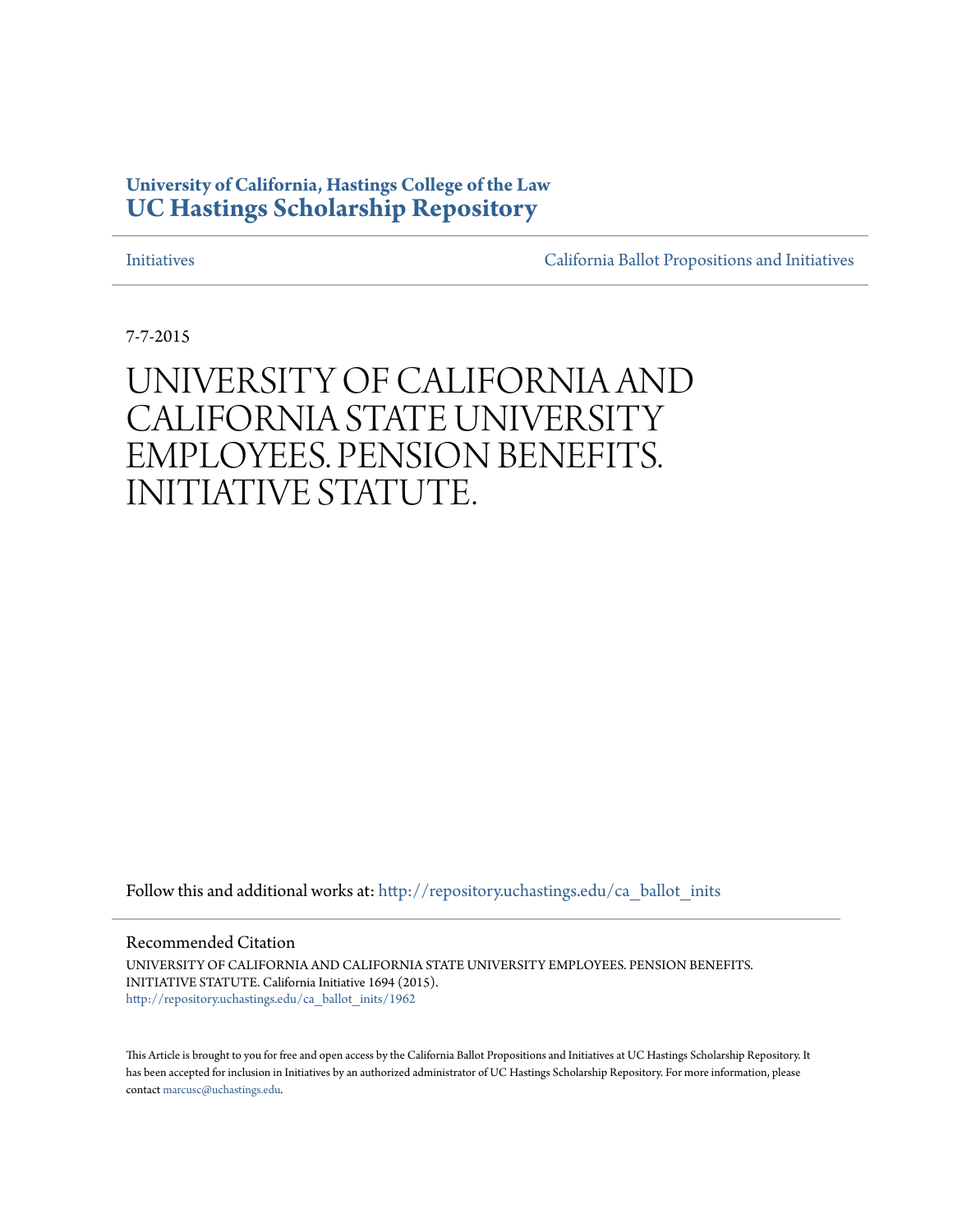**1** 5 - 0 0 3 **1** 

Dr. Richard Lane 1266 Sandia Avenue Sunnyvale, CA 94089 (408) 617-1888 rlane@got.net

**AEAFIAEO MAY 1 9 2015** 

INITIATIVE COORDINATOR ATTORNEY GENERAL'S OFFICE

Ms. Ashley Johansson Initiative Coordinator Office of the Attorney General 1300 I Street,  $17<sup>th</sup>$  Floor Sacramento, CA 958154-2919

Re: Request for Title and Summary for Proposed Initiative

I respectfully request the Attorney General to prepare a circulating title and summary for a proposed initiative that adds Section 20034.1 to existing retirement law, Government Code:

### **Equity for university lecturers**

The average monthly salary during any period of service shall be considered compensation earnable for purposes of computing "final compensation" in the determination of any pension or benefit with respect to a miscellaneous state member of the California State University or the University of California who retires or dies on or after January 1, 1999.

The idea and wording of this proposal come from Sections 20034 and 31461.3. It provides equity for thousands oflecturers in California's two university systems. And, it upholds both federal and state labor laws: payrate is determined by dividing actual time worked into actual amount received.

Please find enclosed my check for \$200 and the following signed statements pursuant to California Election Code Sections 9001 and 9608:

I, Richard Lane, declare under penalty of perjury that I am a citizen of the United States, 18 years of age or older, and a resident of Santa Clara county, California.

I, Richard Lane, acknowledge that it is a misdemeanor under state law (Section 18650 of the Election Code) to knowingly or willfully allow the signatures on an initiative petition to be used for any purpose other than qualification of the proposed measure for the ballot. I certify that I will not knowingly or willfully allow the signatures for this initiative to be used for any purpose other than qualifications of the measure for the ballot.

will not know<br>other than of<br>*Allen* 

Proponent

Dated this 15th day of May, 2015